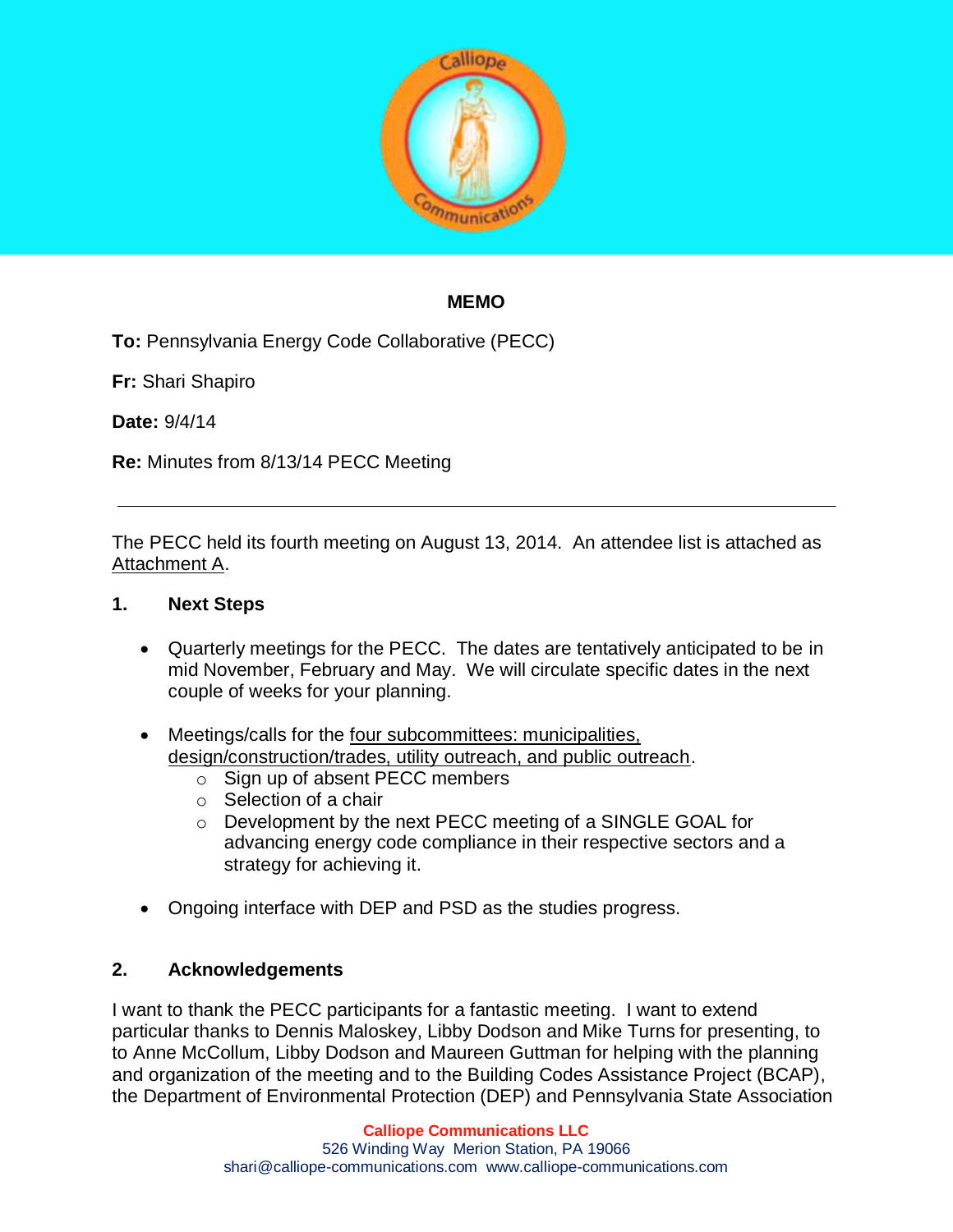of Township Supervisors (PSATS) for making the continuing work of the PECC possible through their financial support.

# **3. DEP Presentation**

DEP presented its obligations, goals and plans regarding achieving 90% compliance with the 2009 IECC by 2017. Achieving this goal was an obligation assumed by Pennsylvania in accepting funds from the American Reinvestment and Recovery Act (ARRA or the "Stimulus Bill").

DEP is embarking on efforts to measure baseline compliance with the IECC. As discussed below, PSD Consulting has been awarded a grant from the Department of Energy (DOE) to measure compliance and certain interventions, and DEP is working to develop a similar study regarding commercial buildings.

The PECC offered its assistance with the design and implementation of the research, as well as contributing feedback and contacts for the study and potential interventions to increase compliance.

There was a robust discussion regarding the current status of energy code compliance is, and what achieving 90% compliance means. This is the major ongoing focus of the PECC, achieved through the following means:

- Outreach and education
- New methodologies
- Stakeholder engagement

## **4. PSD Consulting Presentation**

PSD Consulting is the recipient of a major grant from DOE to assess energy code compliance with respect to single family residential construction in Pennsylvania, to implement various interventions to increase compliance over a two year period, and to re-evaluate compliance to determine the efficacy of the interventions.

PSD anticipates that the evaluation part of the study will take 6 months, followed by 2 years of interventions and another 6 months for re-evaluation.

Some of PSD's proposed interventions include:

- Conducting focus groups (including code officials, builders, design professionals, third party inspectors, utilities and public utility personnel).
- Providing vouchers to builders for energy code compliance consulting at the time of pulling permits. PSD intends to train HERS Raters to provide the compliance consulting.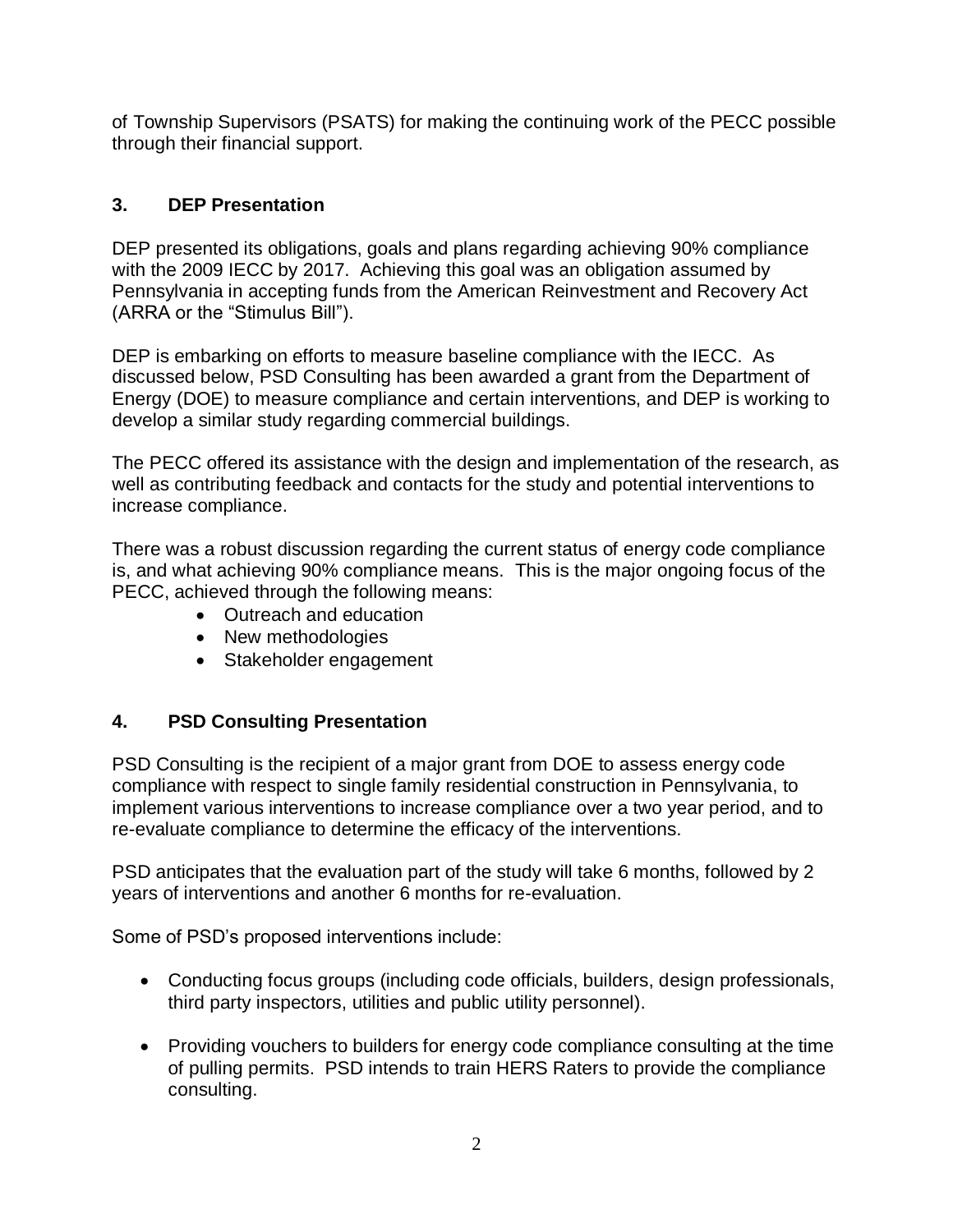- Circuit riders to visit code offices around the state and provide 1-on-1 or specialized training, focusing on the 15 Metropolitan Statistical Areas in Pennsylvania
- An iPad based compliance checklist with links to support resources which can be used by code officials during inspection, and provided to contractors
- Traditional in-class training
- Webinars

### **5. Discussion**

We had a robust discussion about the following topics:

- Challenges and opportunities for implementation of the studies and interventions
- Outreach to the construction and design community
- Efforts that can be undertaken by individual municipalities to advance energy code compliance
- Messaging of code compliance to the public
- Opportunities for engaging different stakeholder groups, like realtors, home inspectors, lenders, utilities, PEMA, etc.

Below are some highlights of the discussion:

### A. Compliance Study and Interventions:

- The importance of winning the "hearts and minds" of code officials, changing their perception of the importance of energy code compliance.
- The importance of holding meetings at night or on-site at the code offices for ease of access to the training.
- The impact of political pressures on investing code official time and resources in energy code enforcement. In some municipalities, code officials are reportedly being told by politicians not to enforce the energy code.
	- o PECC recommended:
		- including municipal politicians like Township Supervisors, etc. in the focus groups to gain deeper insight into these issues
		- **Extending interventions and education to these groups**
		- **Encouraging municipal politicians to emphasize that energy code** compliance was a priority.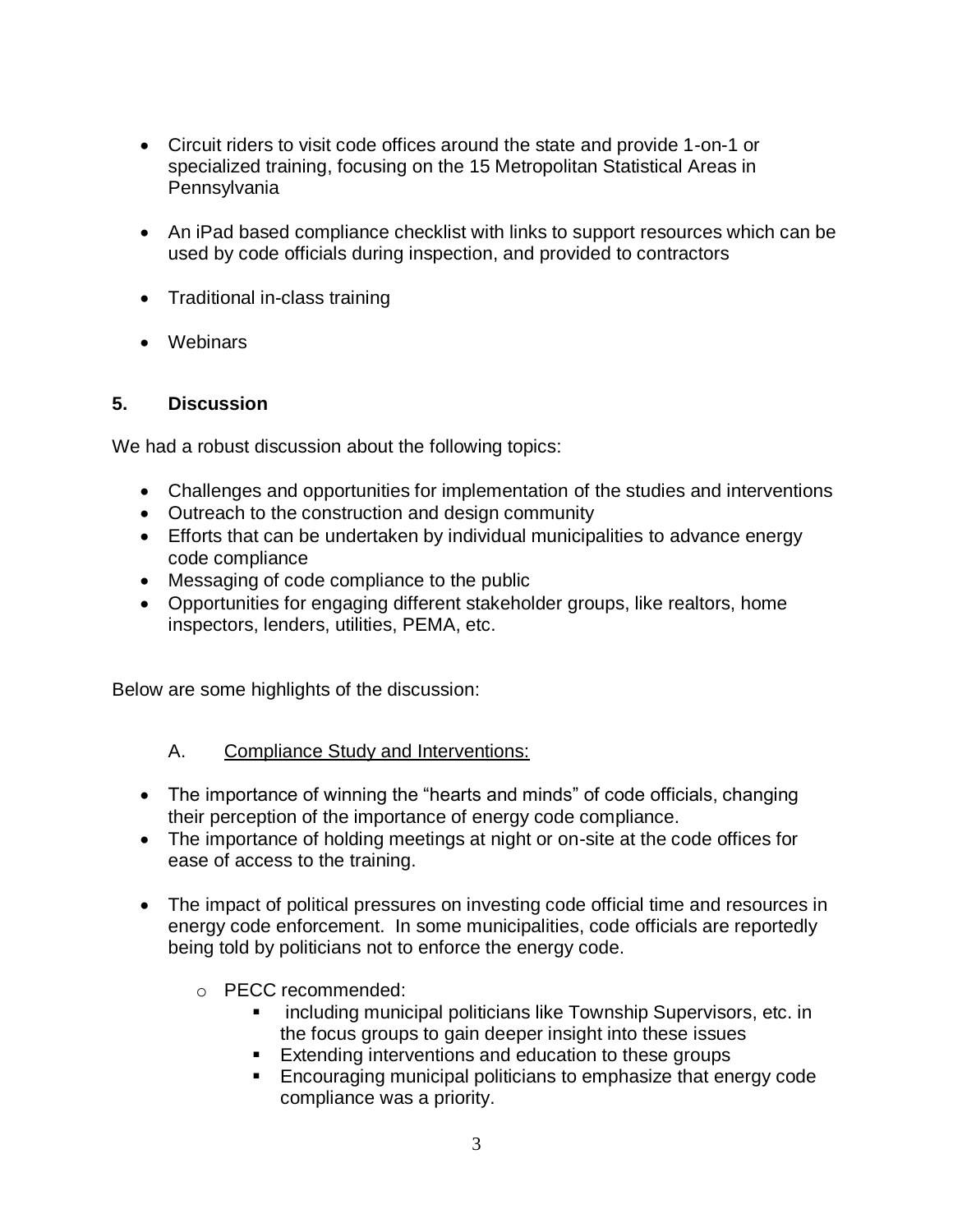- Skepticism that builders would be receptive to energy code training.
	- o Potential solutions included:
		- Cooperative training opportunities for both builders and code officials at the same time.
		- **Partnering with the local homebuilder associations to bring the** training to the builders.
		- **Providing marketing messaging to builders to convey the value of** energy efficiency to homebuyers.
- The need for outreach to State Department of Labor and Industry.
- On the commercial side, reach out to building owners, not just contractors.
- The importance of outreach to the trades, not just the homebuilders.
- The importance of outreach to third party code inspectors.

# B. Messaging to Consumers

We discussed the challenge of marketing "code compliant homes" to customers. One idea that emerged was to leverage the fact that most contractors do not meet the energy code, and that the contractors can market the fact that they engaged the HERS consultant to ensure compliance.

## C. Additional Stakeholder Engagement

We discussed the importance of getting utilities to become more involved in energy codes. PSD has engaged with PECO and PPL to provide support for the study, and is soliciting participation from the other investor owned utilities. Regarding Act 129, we agreed that the PECC can be engaging with the PUC right now about planning for Phase 3, with a goal of including code compliance investment in the program.

We discussed opportunities for "bolt on" training of appraisers, realtors, home inspectors and lenders to support energy efficiency. NEEP is working on a set of tools targeted towards realtors and appraisers. This is beyond the scope of the PECC, but important for leveraging partnerships with other organizations like NEEP to deepen the impact of PECC's recommendations, contacts and knowledge base.

## D. Municipal Efforts

We discussed the strategies that could be undertaken by individual municipalities, like building benchmarking and disclosure, stretch codes, home inspector licensure, awards, incentives.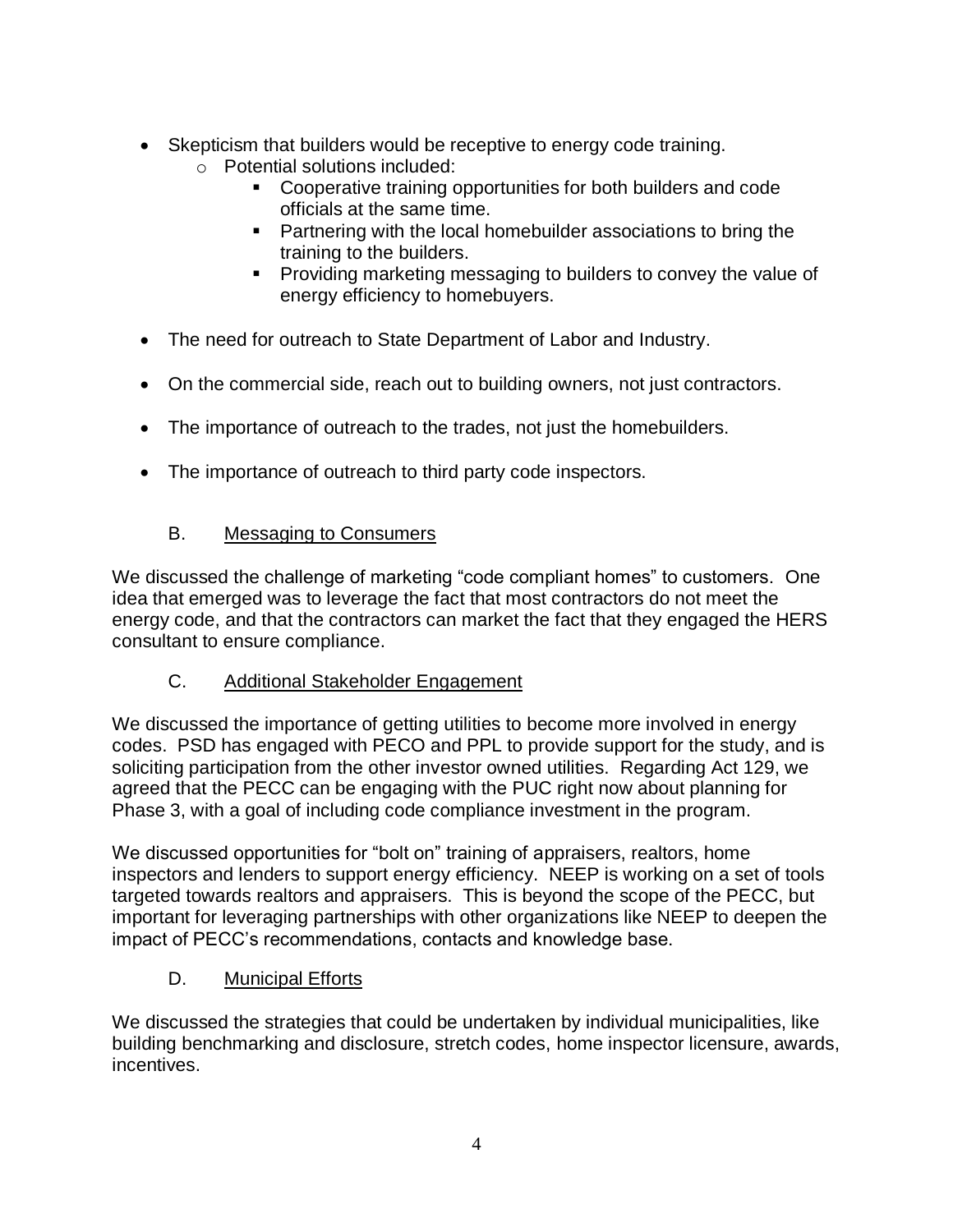In addition, the importance of public statements that energy code compliance is a priority to the municipality.

### E. Other

We discussed the issue of addressing energy use in existing buildings.

We discussed the opportunity of exploring the Better Buildings, Better Plants program by DOE.

#### **6. Subcommittees**

#### **From the discussion, we honed in on four focused subcommittees: municipalities, design/construction/trades, utility outreach, and public outreach**.

The goal is to get every PECC member signed up to participate on at least one subcommittee, which will identify one goal prior to the next PECC meeting.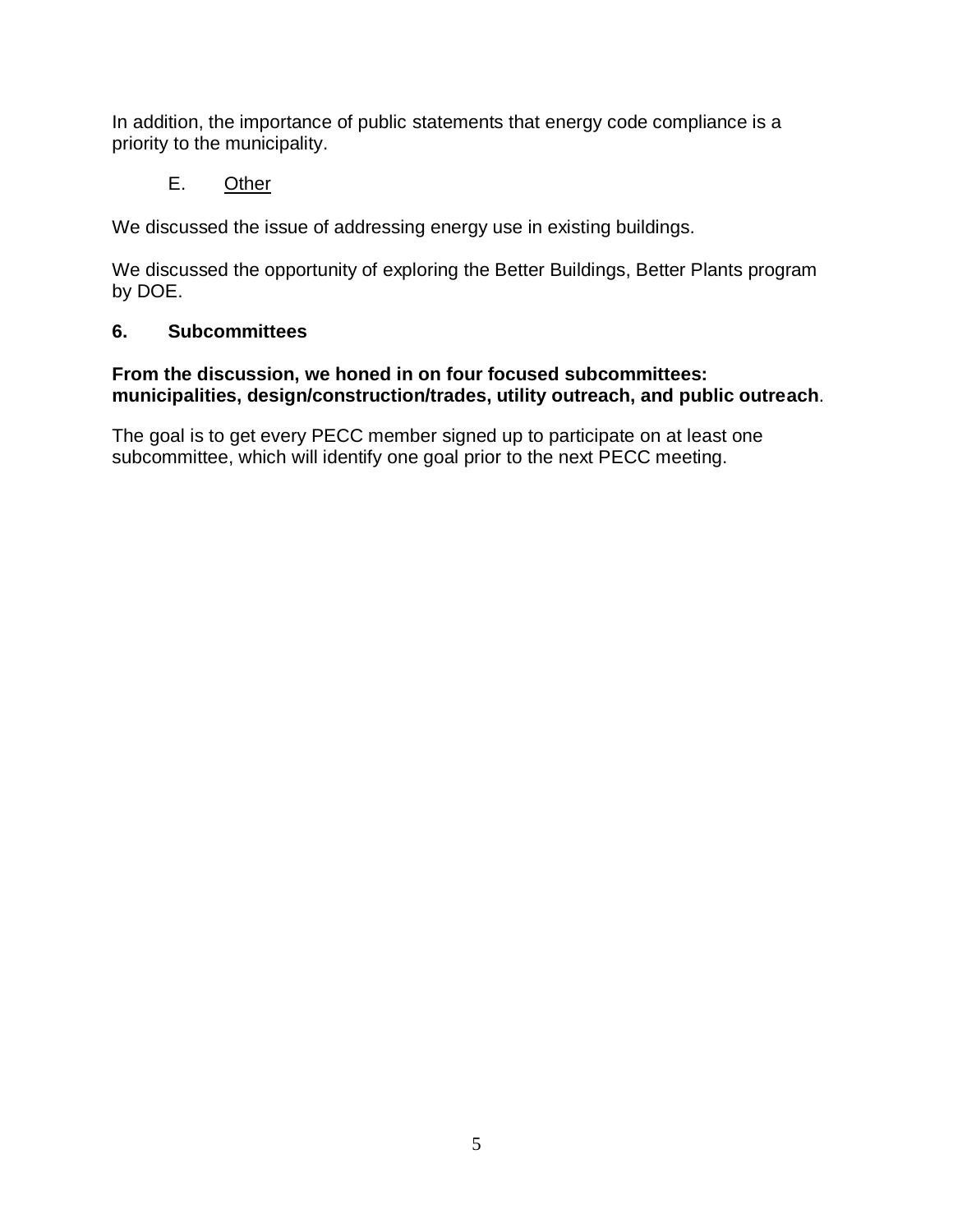# **ATTACHMENT A: LIST OF ATTENDEES**

| <b>Name</b>             | Organization                                              | <b>Email</b>                 | <b>Subcommittee</b>                     |
|-------------------------|-----------------------------------------------------------|------------------------------|-----------------------------------------|
| <b>Jeff Gentile</b>     | Pa. Assoc. of<br>Code<br>Officials/Upper<br>Darby Twp.    | jgentile@upperdarby.org      | Design/Const/Trades                     |
| Vince<br><b>Hurdock</b> | PA Emergency<br>Management<br>Agency                      | vhurdock@pa.gov              | <b>TBD</b>                              |
| <b>Steve</b><br>Swarney | American<br>Institute of<br>Architects-PA                 | sswarney@aiapa.org           | Design/Const/Trades                     |
| lan Hughes              | <b>Bayer Material</b><br>Science                          | lan.hughes@bayer.com         | <b>Municipalities</b>                   |
| <b>Mike Turns</b>       | <b>PSD Consulting</b>                                     | mturns@psdconsulting.com     | <b>Utilities</b>                        |
| Colleen Kopp            | <b>General Builders</b><br>and Contractors<br>Association | ckopp@wojdak.com             | TBD                                     |
| Sean<br>Wallace         | <b>ICC</b>                                                | swallace@iccsafe.org         | <b>TBD</b>                              |
| John<br>Caufield        | <b>NFPA</b>                                               | JCaufield@nfpa.org           | <b>TBD</b>                              |
| <b>Alex Dews</b>        | City of Phila.                                            | Alex.dews@phila.gov          | <b>Municipalities</b>                   |
| John Haak               | City of Phila                                             | John.haak@phila.gov          | <b>Municipalities</b>                   |
| <b>Kevin Rose</b>       | Northeast Energy<br>Efficiency<br>Partnership             | krose@neep.org               | Design/Const/Trades<br><b>Utilities</b> |
| Carli<br>Feldman        | Sierra Club                                               | Carli.timpson@sierraclub.org | TBD                                     |
| Evan Endres             | PennFuture                                                | endres@pennfuture.org        | <b>Utilities</b>                        |